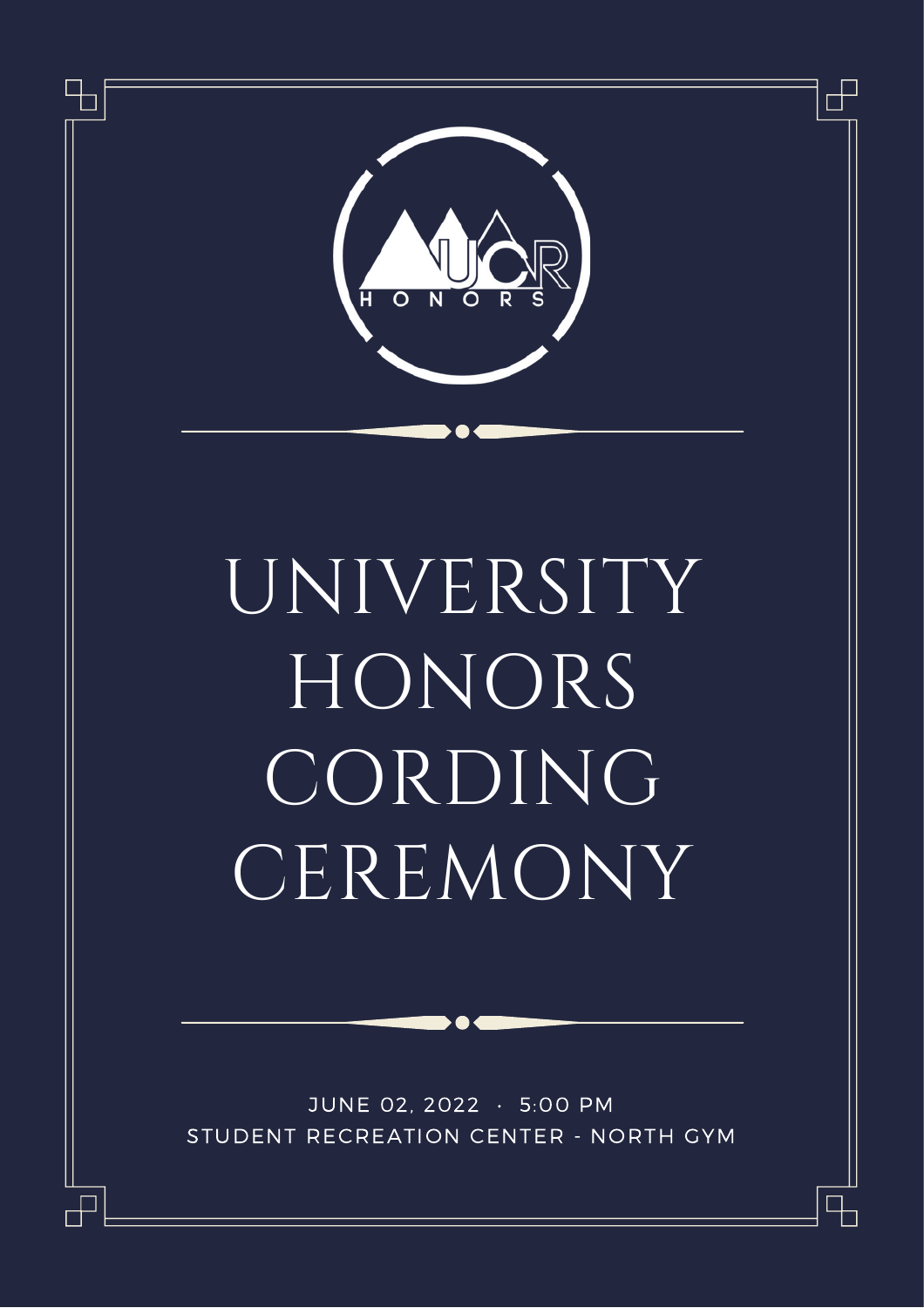# EVENT FLOW UNIVERSITY HONORS

Welcome Richard A. Cardullo, Ph.D. Howard H Hays Jr. Chair

Provost Address Elizabeth Watkins, Ph.D.

Presentation of Faculty Awards

Presentation of Teaching Assistant Awards

Presentation of Pillars of Excellence Awards

Valedictory Presented By: Gee Pineda 2022 University Honors Valedictorian

> Performance Pete Pridanonda

Audeamus Journal Presentation Samantha Park & Evelyn Homan

Recognition of University Honors Graduates

Closing Remarks

#### CONGRATULATIONS TO THE GRADUATES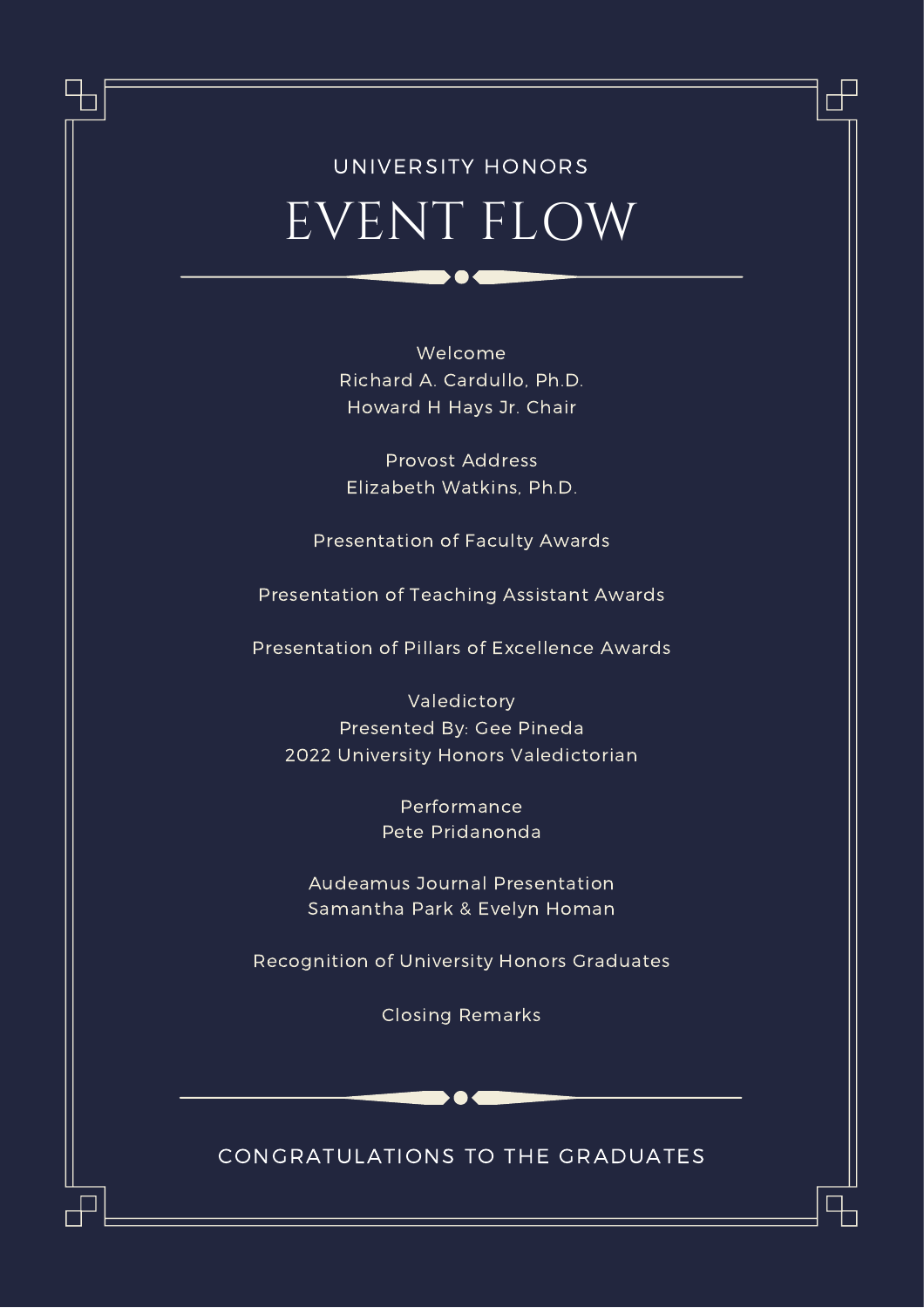| OUTSTANDING TEACHING ASSISTANT RECIPIENTS<br>Nancy Carranza<br>Steph Miller             | English<br>Anthropology                        |
|-----------------------------------------------------------------------------------------|------------------------------------------------|
|                                                                                         |                                                |
|                                                                                         |                                                |
| FACULTY MENTORS OF THE YEAR<br>Dr. Bree Lang<br>Dr. Cathy Lussier<br>Dr. Naoki Yamanaka | Economics<br>School of Education<br>Entomology |
|                                                                                         |                                                |
| PROFESSOR OF THE YEAR                                                                   |                                                |
| Dr. Kim Yi Dionne                                                                       | <b>Political Science</b>                       |
|                                                                                         |                                                |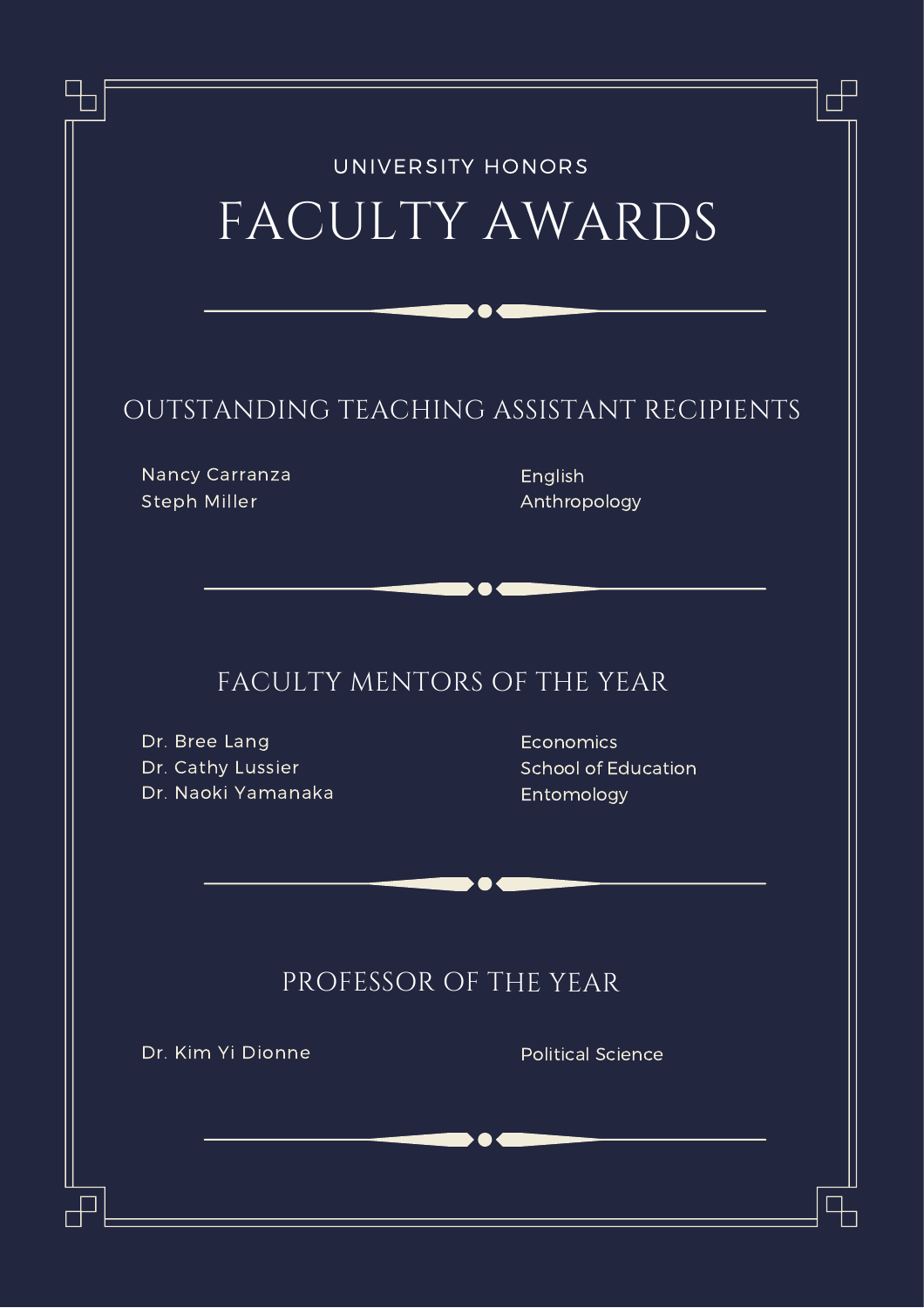# STUDENT AWARDS UNIVERSITY HONORS

### UNIVERSITY HONORS VALEDICTORIAN

Gee Pineda Gender and Sexuality Studies

### UNIVERSITY HONORS PILLARS OF EXCELLENCE

Dhiresh Bandaru Parash Bhakta Jasmine Gwizdala Maya Ibelaidene

**Neuroscience** Neuroscience **Neuroscience** Biology

## HOWARD H HAYS JR. UNIVERSITY HONORS RESEARCH FELLOWS

Bigy Ambat Parash Bhakta Morgan Choate Amy Domae Isabel Fryett Hadi Kobaissi Megan Kukwa Susan Nguyen Breeann Novasel

Biochemistry Neuroscience **Statistics** Biochemistry Sociology Psychology Sociology/Law & Society Biochemistry Microbiology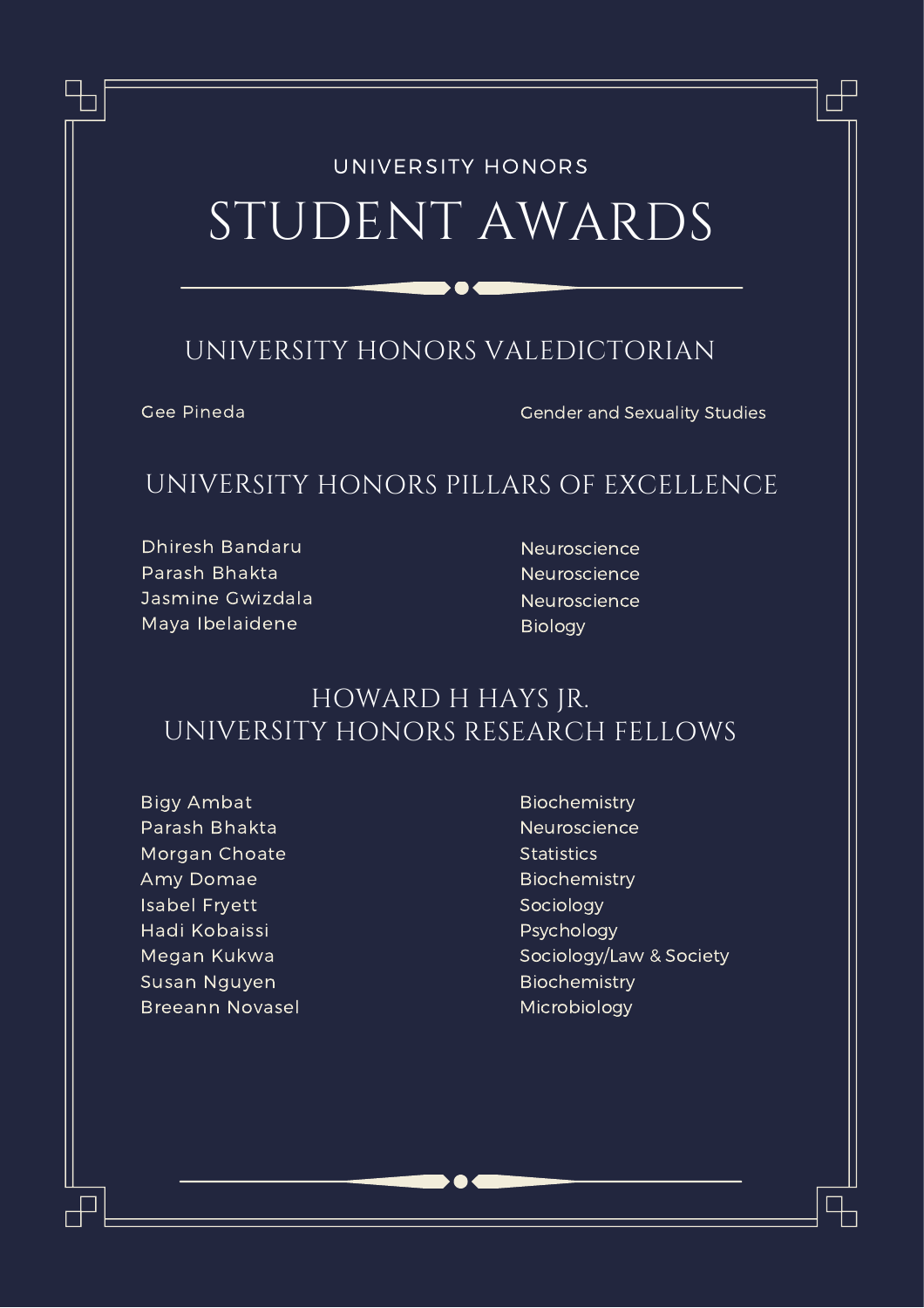## GRADUATES UNIVERSITY HONORS CLASS OF 2022

Krystal Adan Oluwamayowa Adesoye Shreya Agrawal Rawan Al Judeid Raneem Alaraj Aavaisra Ali Kashmaila Ali Bigy Ambat Martha Anguiano Sara Arian Samantha Assad Verena Awadallah Dhiresh Bandaru Amin Belady Stacy Bencomo Parash Bhakta Sakshi Bhatt Nicholas Brinkley Camille Browning Daphne Burnett Dawson Byrd Gina Calderon Nika Chegenizadeh Millennie Chen Morgan Choate

Tyler Coleman Andrew Cruz Nicholas Deloney Yadira Dockstader Amy Domae Lynn Domond Heidi Dye Yomna Elkereamy Esther Esho Maria Esparza Arsany Farid Arleth Flores Aparicio Kendell Foley Alyssa Fontaine Isabel Fryett Rama Ghannam Megan Ginocchio Maya Glasberg-Keller Nancy Gonzalez-Villatoro Alexandria Graham Ananya Gundlapalli Katherine Hague Usman Hamid Autumn Hampton Hannah Hapich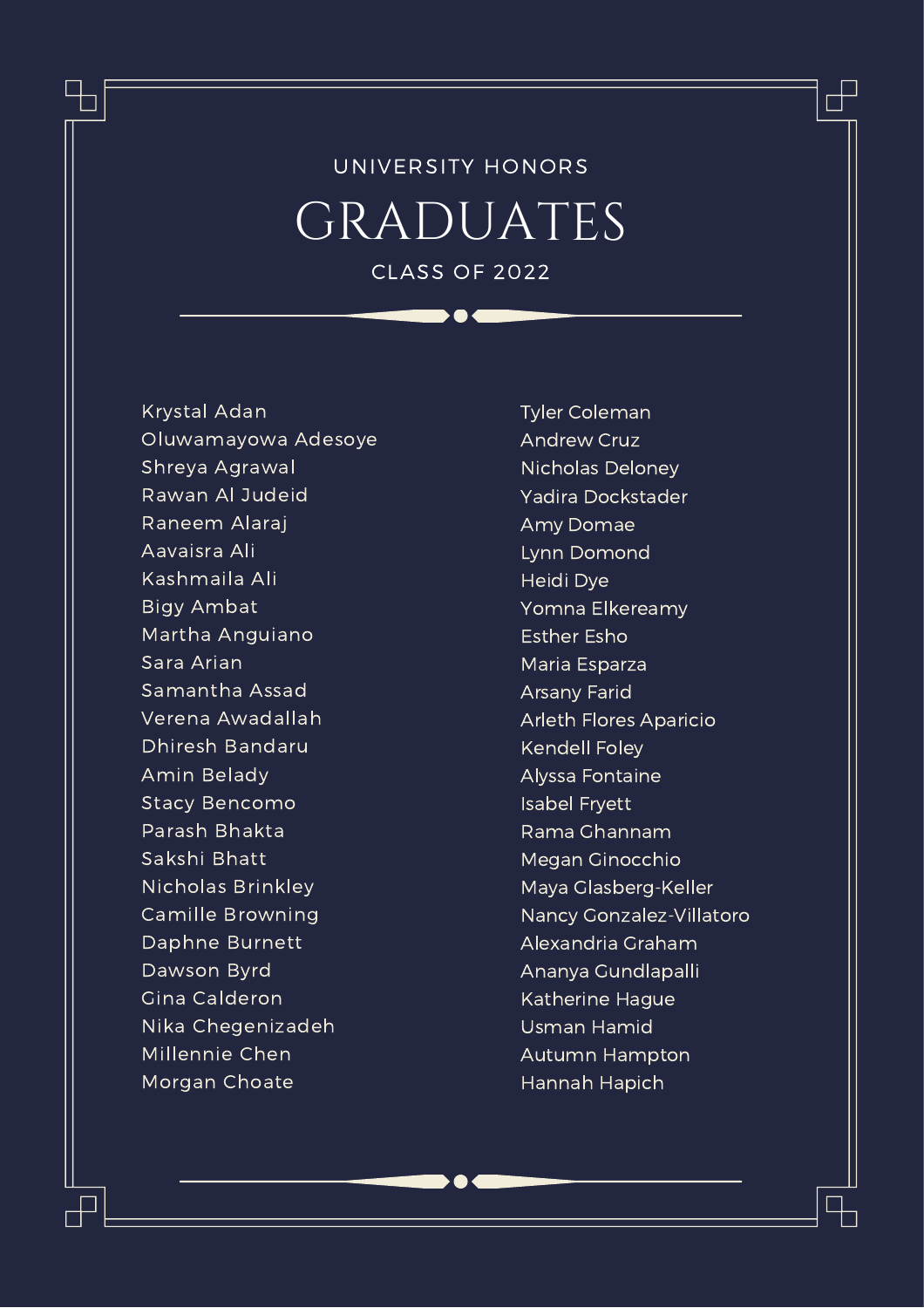## GRADUATES UNIVERSITY HONORS CLASS OF 2022

Nina Haq Melissa Hernandez Daisy Herrera Chengi Hung Matthew Hunt Jennifer Huynh Shanelle Huynh Maya Ibelaidene Eugene Jung Hansa Kantor Wesley Kao Sasha Kapadia Mowkthika Kavuri Jasmine Kazemi Gwizdala Maya KC-Jordan Hadi Kobaissi Megan Kukwa Rohan Kumar Christina Kwon Jocelyn Lagunas Cyrena Le Camila Lee Elizabeth Liu Raymond Logan Gabriela Lúa

Jun Yin Lum Alyssa Luna Janet Maringka Haley Melendez Lina Isabel Morales Samantha Morales-Torres Melissa Morfin Gabriella Moussa Courtney Murphy Anthony Naranjo Cayla Newnan Kaitlyn Ngo Brandon Nguyen Jacqueline Nguyen Ryan Nguyen Susan Nguyen Breeann Novasel Alexandra Orozco Rishikesh Padhy Anjali Palikhey Rachel Park Samantha Park Elizabeth Pedroza Pamodya Peiris Gee Pineda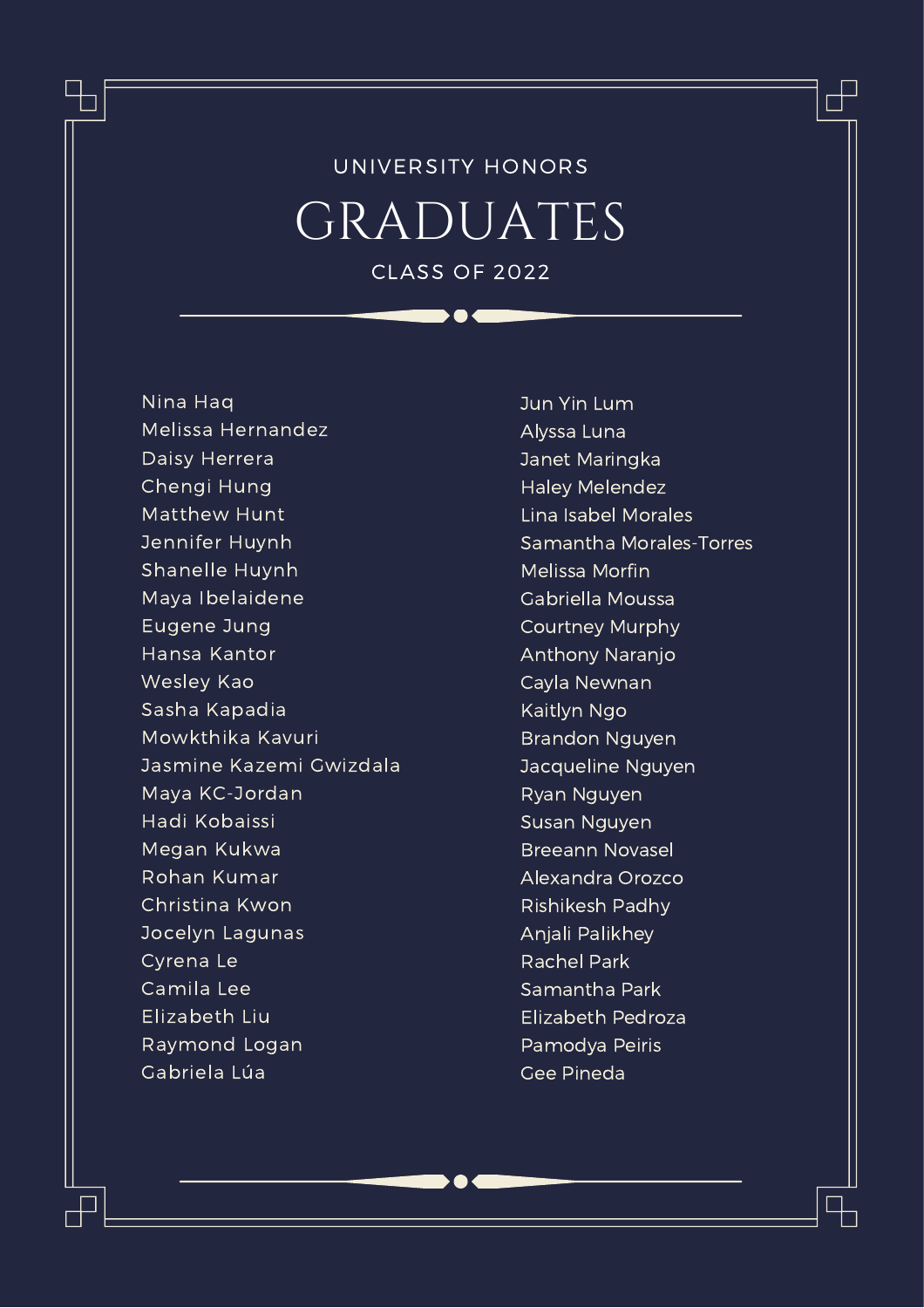## GRADUATES UNIVERSITY HONORS CLASS OF 2022

Lauren Postlethwaite Zobia Qazi Osvaldo Ramirez Mario Rangel Citali Rivas Chloe Rochmes Kelsey Rosales Matine Rubin Mayur Ryali Zaara Said Rachel Salim Yanet Salmeron Lizette Sanchez Selena Sanchez Connor Schofield Nicole Shad Arya Sherafat Chhavi Shukla Preeti Sivakumar Isabelle Swanson Nathaniel Teng

Isaiah Torres Siudy Torres Alexandra Vacaru Mellanie Valencia Robert Vasquez Raymond Velasquez Vanessa Vera Emily Villalpando Zoë Warren Maya Weiss Rebekah Wells Nathan Wilde Audrey Wilfong Anabelle Wright Andrew Wu Hugo Wu Brian Zhang Alexis Ziemann Arianna Zimmer Selim Zoorob

ㄱ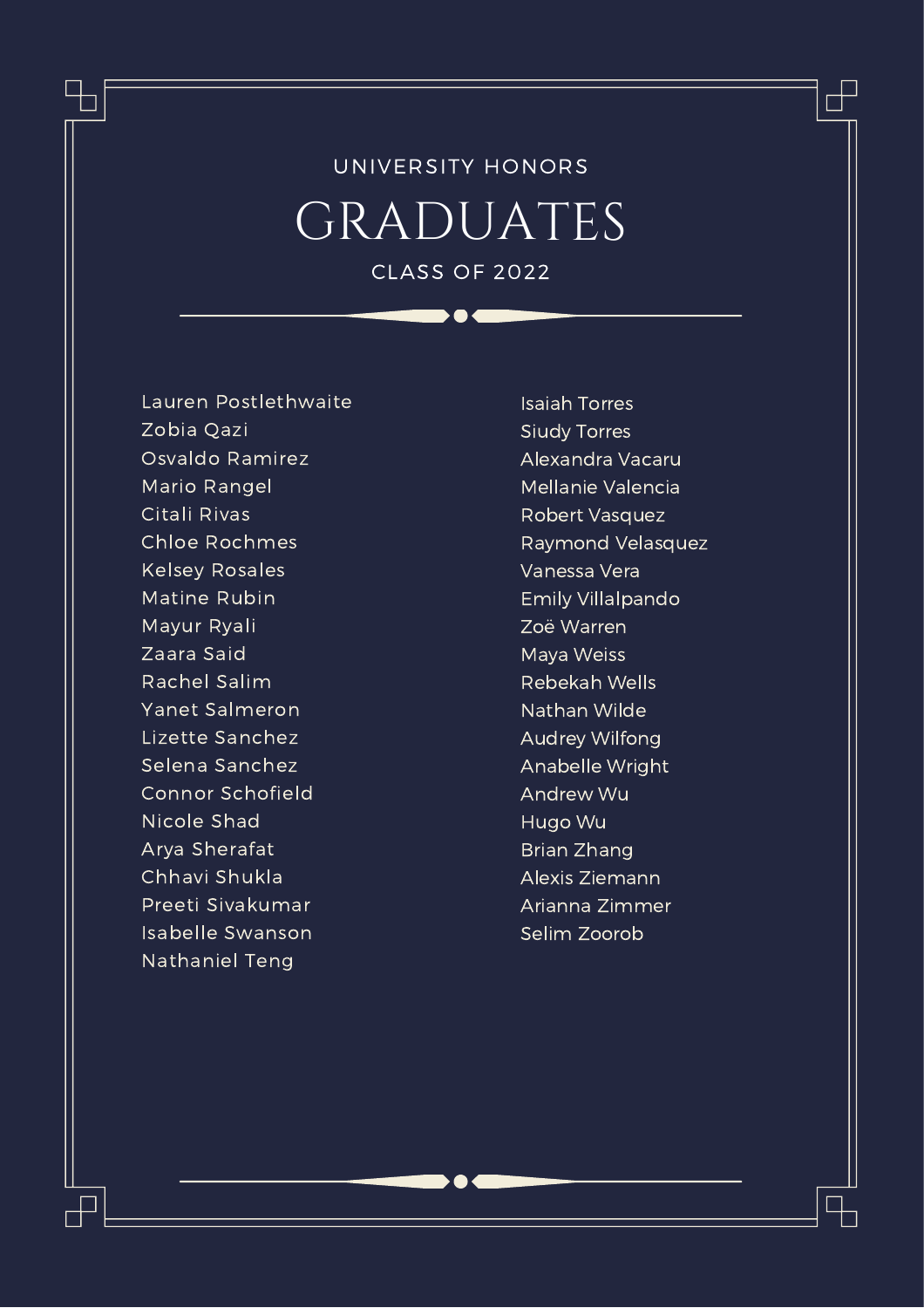# FACULTY MENTORS UNIVERSITY HONORS

- Dr. Ivan Aguirre
- Dr. Garret Anderson
- Dr. Kurt Anderson
- Dr. Cecilia Ayón
- Dr. Julia Bailey-Serres
- Dr. Courtney Baker
- Dr. Christopher Bardeen
- Dr. Ilana Bennett
- Dr. Brian Benson
- Dr. Elizabeth Berger
- Anna Betbeze, MFA
- Dr. Devin Binder
- Dr. Diamond Bravo
- Dr. John Briggs
- Dr. Steven Brint
- Dr. Brandon Brown
- Dr. Jeremy Busacca
- Dr. Amalia Cabezas
- Dr. Richard Cardullo
- Dr. Matthew Casselman
- Dr. Xóchitl Chávez
- Dr. Qi Chen
- Dr. Ann Cheney
- Dr. Cecilia Cheung
- Dr. Christopher Clark

Dr. David Cocker Dr. Joab Corey Dr. Djurdjica Coss Dr. Carl Cranor Dr. Yongtao Cui Dr. Elizabeth Davis Dr. Kendrick Davis Dr. Katayoon Dehesh Dr. Adler Dillman Dr. Annie Ditta Dr. Mengmeng Dong Dr. Jack Eichler Dr. Ivan Eusebio Aguirre Dr. Adrian Félix Dr. Regin Firat Dr. Analisa Flores Dr. Byron Ford Dr. San Juanita García Dr. Joseph Genereux Dr. Subir Ghosh Dr. Anubhuti Goel Dr. Andres Gonzalez

ㄱ

- Dr. Denver Graninger
- Dr. Andrew Gray
- Dr. Kerry Hanson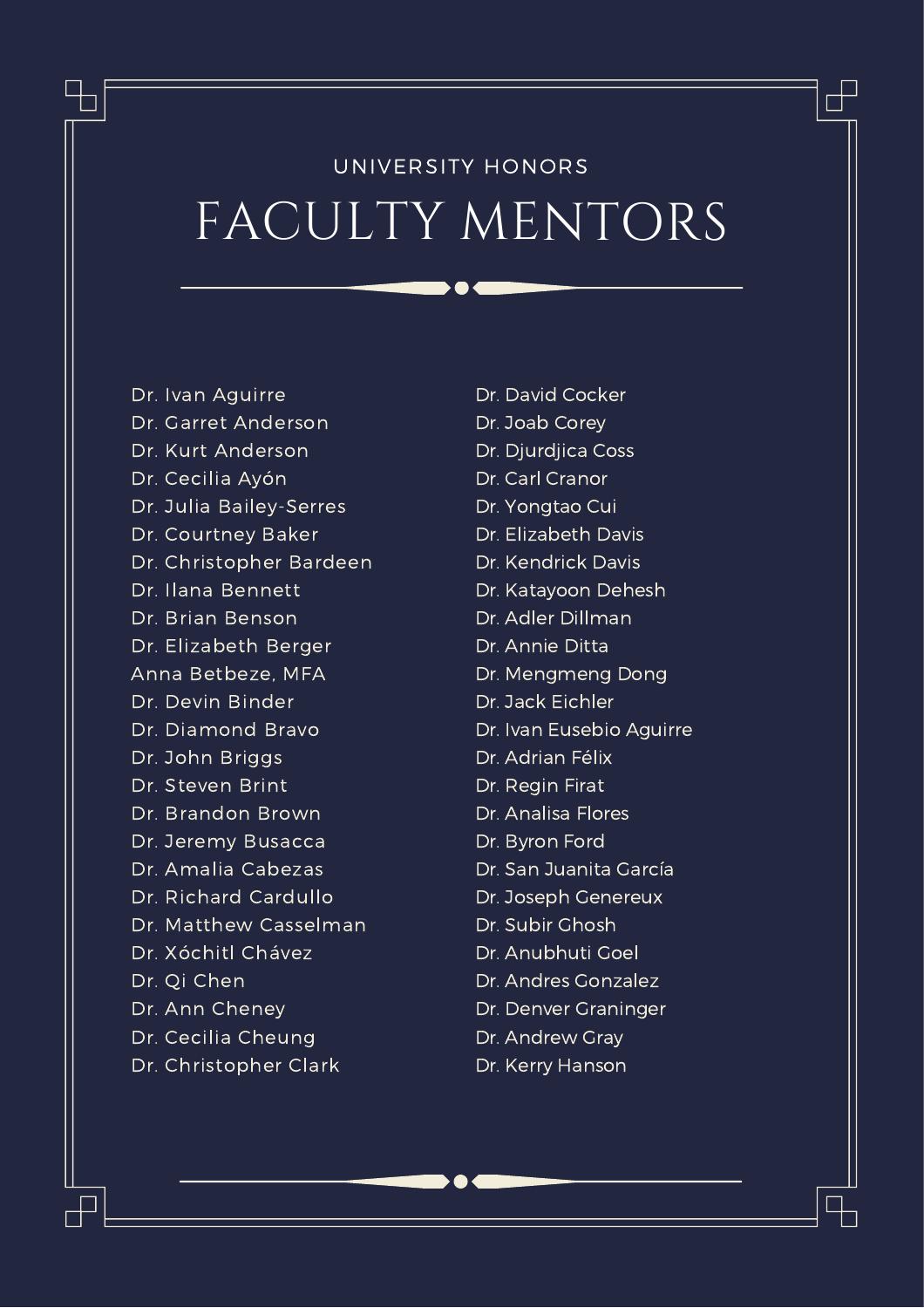# FACULTY MENTORS UNIVERSITY HONORS

Allison Hedge Coke, MFA

- Dr. Xiaoping Hu
- Dr. Kelly Huffman
- Professor Erith Jaffe-Berg
- Dr. De-en Jiang
- Dr. Austin Johnson
- Dr. Joseph Kahne
- Dr. Konstantinos Karydis
- Dr. John Kim
- Dr. Elena Kokkoni
- Dr. Amy Kroska
- Dr. Esra Kurum
- Dr. Kimberley Lakes
- Dr. Bree Lang
- Dr. Loralee Larios
- Dr. Amos Lee
- Dr. Chow-Yang Lee
- Dr. Paea LePendu
- Dr. Juliette Levy
- Dr. Steven Liao
- Dr. Huinan Liu
- Dr. David Lo
- Goldberry Long, MFA
- Dr. Amanda Lucia
- Dr. Catherine Lussier
- Dr. Ernest Martinez Dr. Kerry Mauck Dr. Yujie Men Dr. Jennifer Merolla Dr. Toby Miller Dr. Tanya Nieri Dr. Leonard Nunney Dr. Eyrn Parks Dr. Francisco Pedraza Dr. Maurizio Pellecchia Dr. Jeff Perry Dr. Erich Reck Dr. Chandra A. Reynolds Dr. David Reznick Dr. Martin Riccomagno Dr. Rebekah Richert Dr. Megan Robbins Dr. Brandon Robinson Dr. Wendy Saltzman Dr. Eric Schwizgebel
- Dr. Aaron Seitz
- Dr. Christian Shelton
- Dr. Setsu Shigematsu
- Dr. Wesley Sims
- Dr. Raj Singh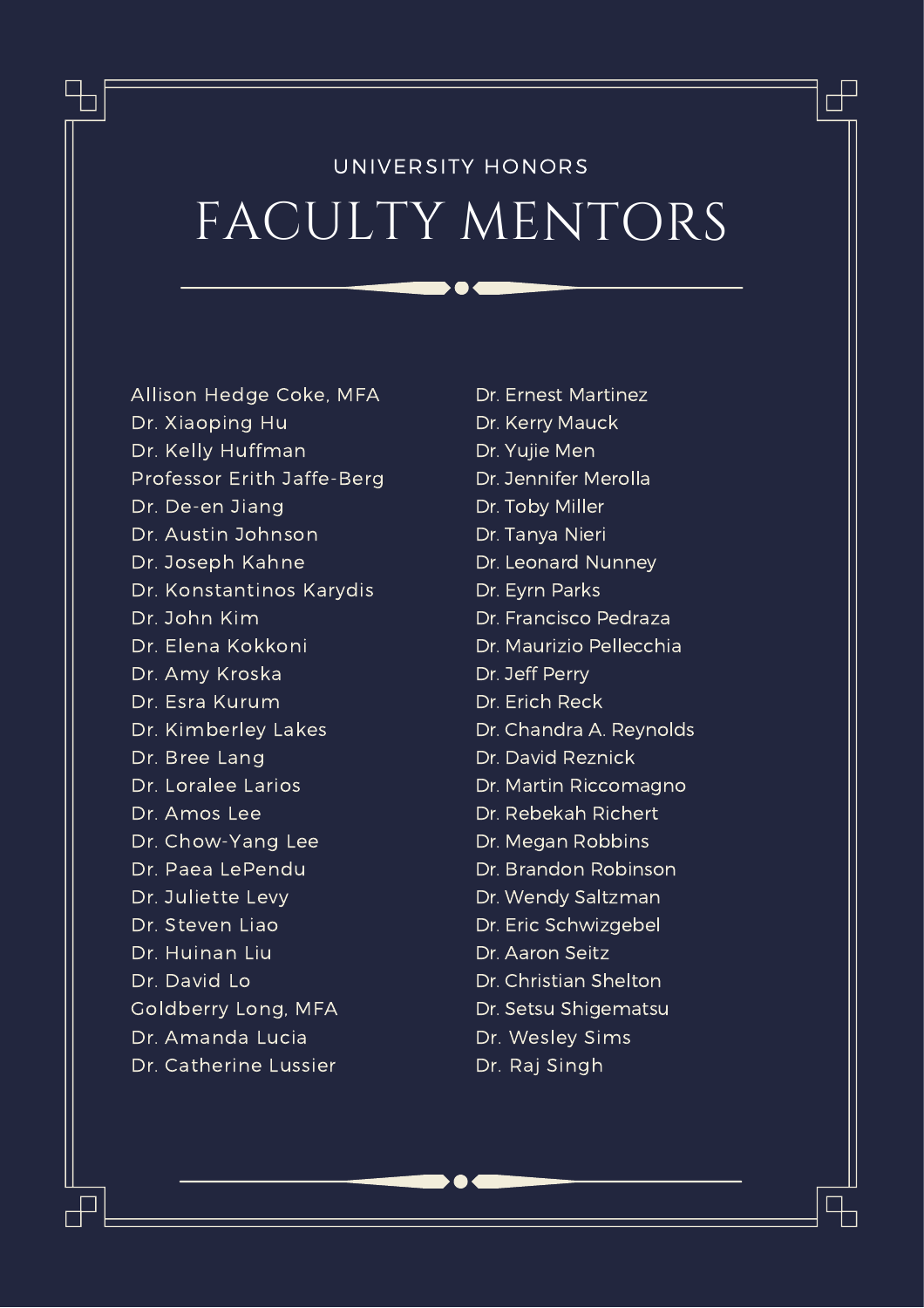# FACULTY MENTORS UNIVERSITY HONORS

- Dr. Michael Solis Dr. Annika Speer Dr. Mark Springer Dr. Katherine Stavropoulos Susan Straight, MFA Dr. Kate Sweeny Dr. Thomas Sy Dr. Jennifer Syvertsen Dr. Prue Talbot
- Dr. James Tobias
- Dr. Kathryn Uhrich
- Dr. Jaimie Van Norman
- Dr. Padmini Varadarajan
- Dr. Heidi Waltz Dr. Qixuan Wang Dr. David Weisbart Dr. Nicholas Weller Allison White, MFA Dr. Mark Wolfson Dr. Elaine Wong Dr. Jianzhong Wu Dr. Rachel Wu Dr. Naoki Yamanaka Dr. Musen Zhou

П

Dr. Nicole Zur Nieden